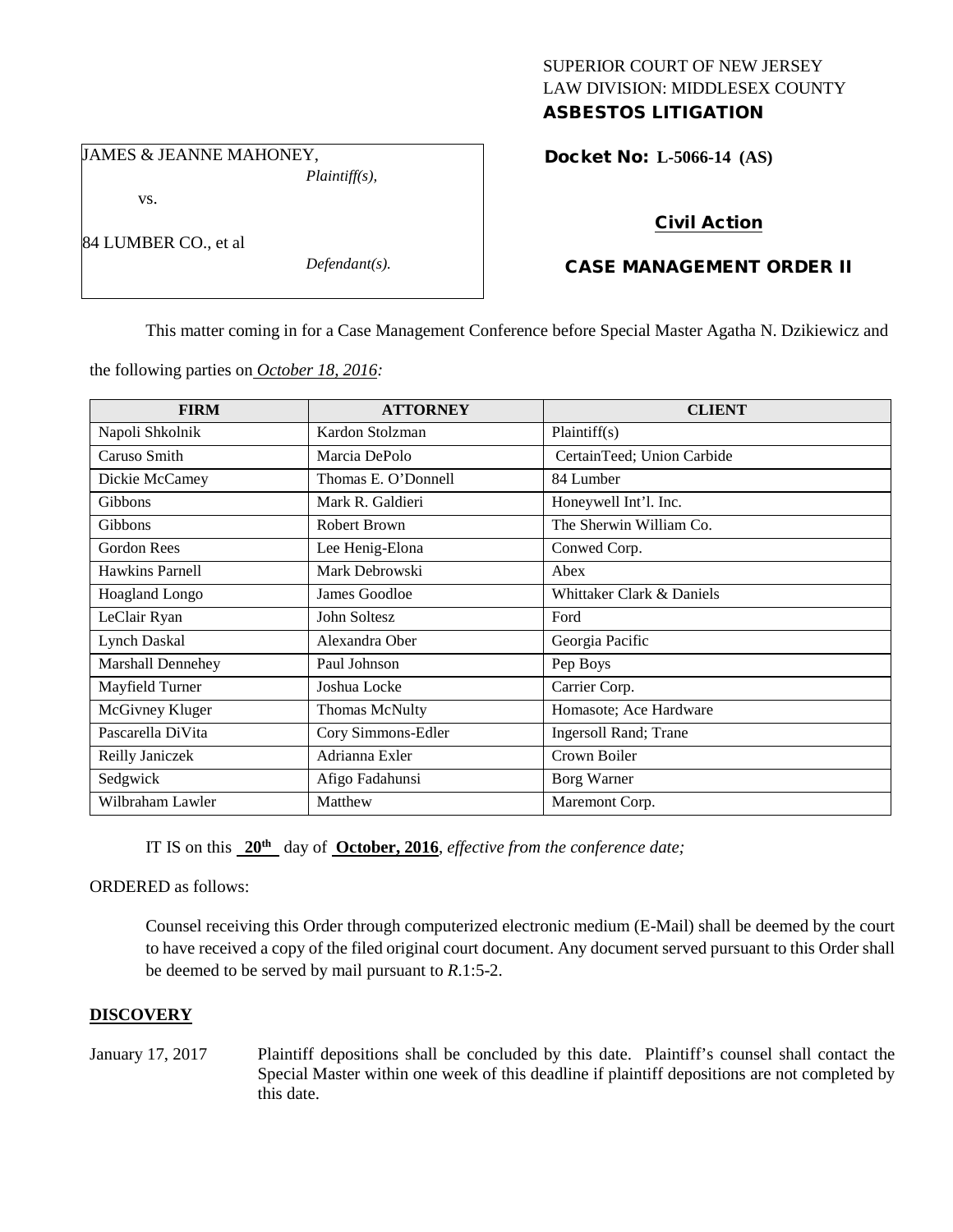- February 10, 2017 Fact discovery, including depositions, shall be completed by this date. Plaintiff's counsel shall contact the Special Master within one week of this deadline if all fact discovery is not completed.
- February 10, 2017 Depositions of corporate representatives shall be completed by this date.

### **EARLY SETTLEMENT**

February 17, 2017 Settlement demands shall be served on all counsel and the Special Master by this date.

#### **SUMMARY JUDGMENT MOTION PRACTICE**

| February 17, 2017 | Plaintiff's counsel shall advise, in writing, of intent not to oppose motions by this date. |
|-------------------|---------------------------------------------------------------------------------------------|
| March 3, 2017     | Summary judgment motions shall be filed no later than this date.                            |
| March 31, 2017    | Last return date for summary judgment motions.                                              |

#### **MEDICAL DEFENSE**

- February 3, 2017 Plaintiff shall serve medical expert reports by this date.
- February 3, 2017 Upon request by defense counsel, plaintiff is to arrange for the transfer of pathology specimens and x-rays, if any, by this date.
- June 2, 2017 Defendants shall identify its medical experts and serve medical reports, if any, by this date. **In addition, defendants shall notify plaintiff's counsel (as well as all counsel of record) of a joinder in an expert medical defense by this date.**

#### **LIABILITY EXPERT REPORTS**

- April 28, 2017 Plaintiff shall identify its liability experts and serve liability expert reports or a certified expert statement by this date or waive any opportunity to rely on liability expert testimony.
- June 2, 2017 Defendants shall identify its liability experts and serve liability expert reports, if any, by this date or waive any opportunity to rely on liability expert testimony.

### **ECONOMIST EXPERT REPORTS**

- April 28, 2017 Plaintiff shall identify its expert economists and serve expert economist report(s), if any, by this date or waive any opportunity to rely on economic expert testimony.
- June 2, 2017 Defendants shall identify its expert economists and serve expert economist report(s), if any, by this date or waive any opportunity to rely on economic expert testimony.

### **EXPERT DEPOSITIONS**

June 23, 2017 Expert depositions shall be completed by this date. To the extent that plaintiff and defendant generic experts have been deposed before, the parties seeking that deposition in this case must file an application before the Special Master and demonstrate the necessity for that deposition. To the extent possible, documents requested in a deposition notice directed to an expert shall

\_\_\_\_\_\_\_\_\_\_\_\_\_\_\_\_\_\_\_\_\_\_\_\_\_\_\_\_\_\_\_\_\_\_\_\_\_\_\_\_\_\_\_\_\_\_\_\_\_\_\_\_\_\_\_\_\_\_\_\_\_\_\_\_\_\_\_\_\_\_\_\_\_\_\_\_\_\_\_\_\_\_\_\_\_\_\_\_\_\_\_\_\_\_\_\_\_\_\_\_\_\_\_\_\_\_\_\_\_\_